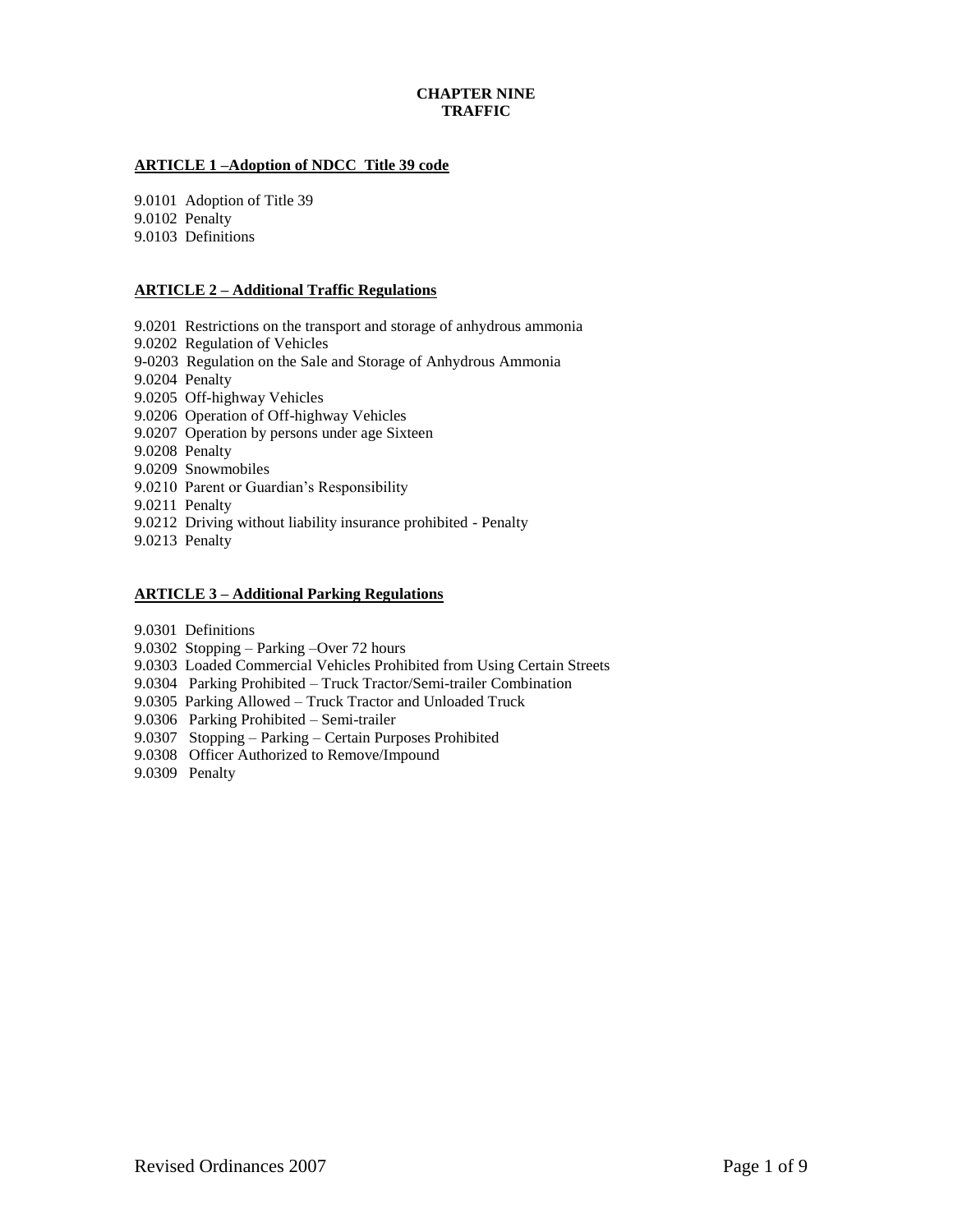# **ARTICLE 1 – Adoption of Title 39 – Penalty - Definitions**

### 9.0101 Adoption of Title 39

The current provisions of Title 39 of the North Dakota Century Code, and all subsequent amendments, shall be and are hereby adopted and incorporated by reference in Chapter 9 of the Revised Ordinances of the City of Cando and in this ordinance

# 9.0102 Penalty

Any person violating the provisions of Title 39 of the North Dakota Century Code, which is incorporated in its entirety by reference in Chapter 9, shall be punished as provided in Title 39 of the North Dakota Century Code, and all subsequent amendments.

### 9.0103 Definitions

For the purpose of this Section:

1. The terms "vehicle" shall include any vehicle, trailer, or semi-trailer propelled by mechanical, motor, or muscular power.

2. Tank truck: Any motor vehicle used for the transportation of anhydrous ammonia, which for such purpose is provided with a tank or tanks mounted on the frame or chassis of such vehicle.

3. Tank trailer: Any vehicle without its own motor power, but drawn by a motor vehicle used for the transportation of anhydrous ammonia, and which for such purpose is provided with a tank or tanks mounted thereon.

4. Tank semi-trailer: A vehicle of the trailer type having one or more axles and two or more wheels, so designed and used in conjunction with a motor vehicle that some parts of its own weight and that of its own load rests upon or is carried by another vehicle; used for the transportation of anhydrous ammonia for which purpose is provided with a tank or tanks mounted thereon.

5. Anhydrous ammonia tank: Any vehicle, tank truck, tank trailer, or tank semi-trailer which can be used to store, haul, or dispense anhydrous ammonia.

# **ARTICLE 2 – Additional Traffic Regulations**

9.0201 Restrictions on the Transport and Storage of Anhydrous Ammonia

The following approved routes shall pertain to any anhydrous ammonia tank, which is carrying anhydrous ammonia. Any anhydrous ammonia tank, which has been located or filled with anhydrous ammonia, shall be allowed to travel or be within the city limits, only upon the following approved routes:

> North Dakota State Highway #17 North Dakota State Highway #281

No anhydrous ammonia tank shall be parked or permitted to stand anywhere in the city, except in the case that if the standing of such vehicle is made necessary by mechanical trouble, traffic conditions, accident, or in obedience to the direction of a policeman or traffic signals then said vehicle shall not be considered a violation of this article.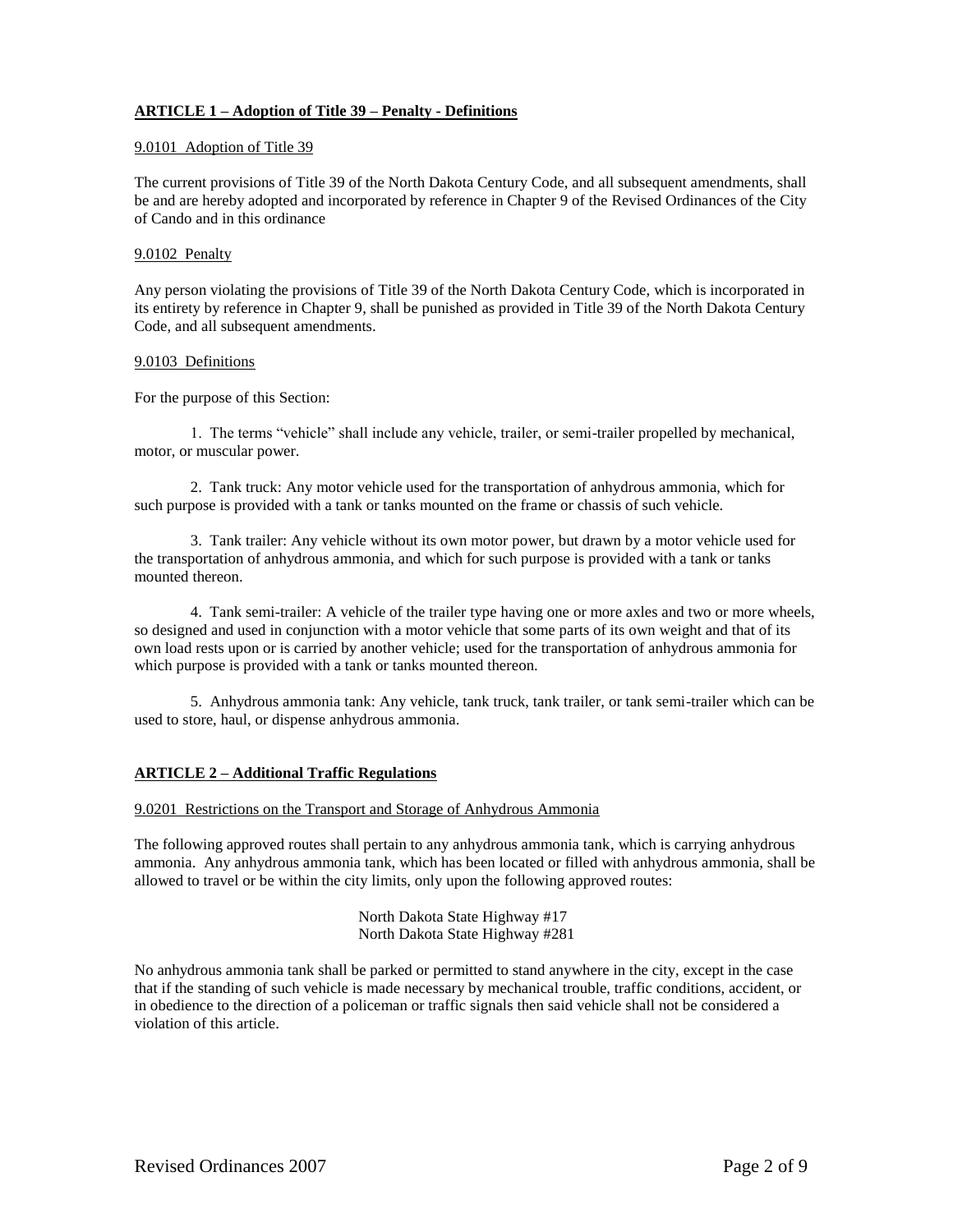# 9.0202 Regulation of vehicles.

Every tank truck, tank trailer, anhydrous ammonia tank, and tank semi trailer operated within the corporate limits of the city shall be in good repair, clean and free from leaks.

If a vehicle is required to be lighted pursuant to the applicable laws of the State of North Dakota, then every tank truck, tank trailer, and tank semi-trailer operated within the corporate limits of the city shall be equipped only with electric lights, and lighting circuits shall have suitable over-current protection with fuses and automatic circuit breakers and the wiring shall have sufficient carrying capacity and mechanical strength and shall be suitably secured, insulated, and protected against physical damage.

# 9.0203 Regulation on the sale and storage of anhydrous ammonia

It shall be unlawful to store, handle or offer for sale anhydrous ammonia within the city limits.

It shall be unlawful to store, sell, or dispense anhydrous ammonia on railroad cars that are located on rails.

# 9.0204 Penalty

The maximum penalty for any person, co-partnership or corporation violating any of the provisions of this article, shall upon conviction thereof, be a fine of not more than three Hundred dollars (\$300.00) or by imprisonment not exceeding thirty (30) days or both such fine and imprisonment.

# 9.0205 Off-highway Vehicles (OHV's)

For the purpose of this Section, unless the context otherwise requires:

1. "Off-highway vehicle" means any wheeled motorized vehicle not designed for use on a highway and capable of cross-country travel on land, snow, ice, marsh, swampland, or other natural terrain. An offhighway vehicle must be classified into one of the following categories:

A. Class I off-highway vehicle is a vehicle that does not qualify as road capable under chapters 39-21 and 39-27, has a seat or a saddle designed to be straddled by the operator, and has handlebars for steering control of two wheels.

B. Class II off-highway vehicle is less than fifty inches [1,270.00 millimeters] in width, travels on three or more low-pressure tires, has a saddle designed to be straddled by the operator, and has handlebars for steering control.

C. Class III off-highway vehicle weighs less than eight thousand pounds, travels on four or more tires, has a seat and a wheel for steering control, and is designated for or capable of cross-country on or over land, water, sand, snow, ice, marsh, swampland, or other natural terrain, unless registered by the North Dakota Motor Vehicle Department under chapter 39-04 of the North Dakota Century Code.

2. "Dealer" means any person engaged in the business of buying, selling, or exchanging off-highway vehicles or who advertises, or holds out to the public as engaged in the buying, selling, or exchanging of off-highway vehicles, or who engages in the buying of off-highway vehicles for resale.

3. "Operate" means to ride in or on and control the operation of an off-highway vehicle.

4. "Operator" means a person who operates or is in actual physical control of an off-highway vehicle.

5. "Owner" means a person, other than a lien holder, having the property in or title to an offhighway vehicle and entitled to its use or possession.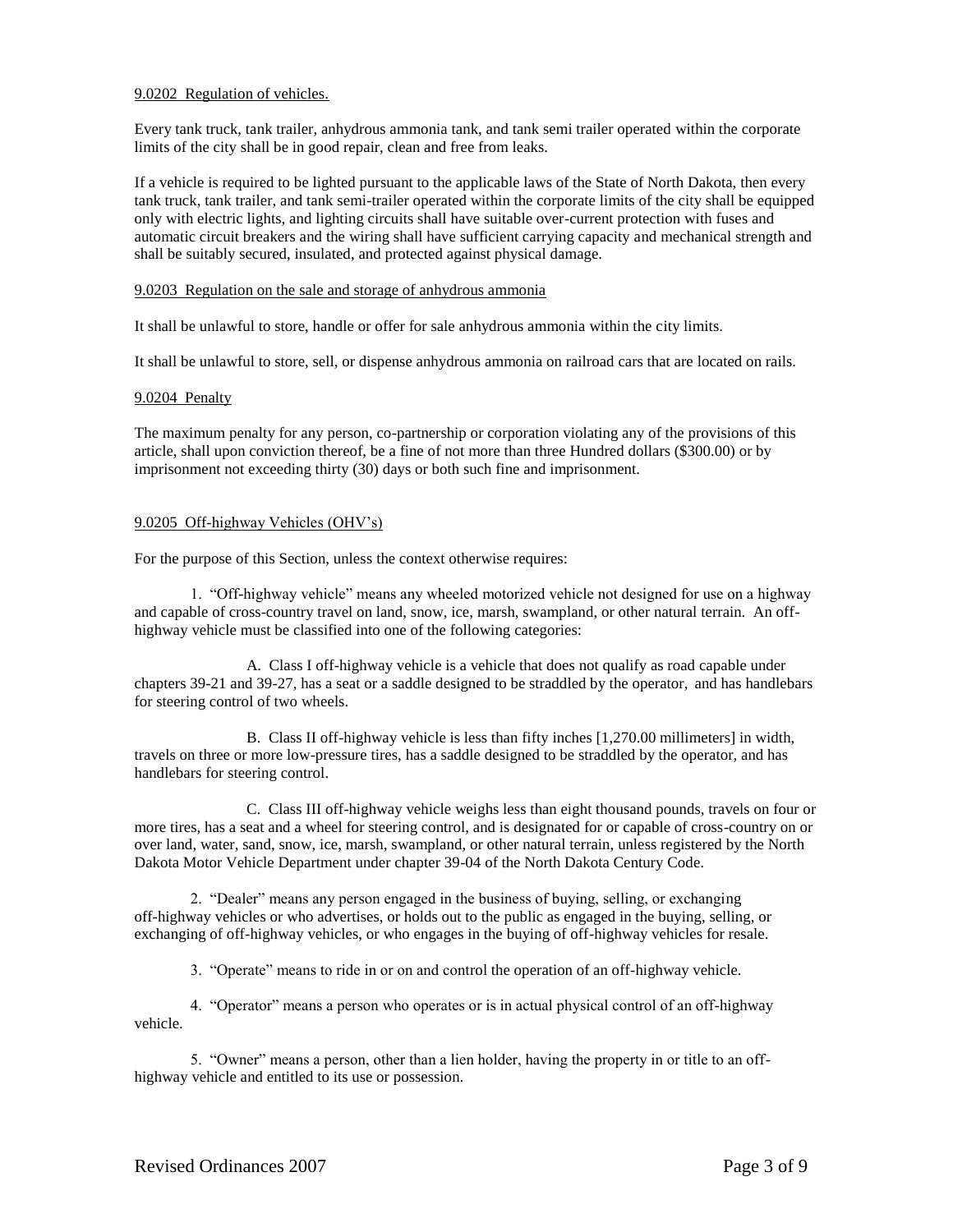6. "Register" means the act of assigning a registration number to an off-highway vehicle. Source: 39-29-01 N.D.C.C.

### 9.0205 Off-highway vehicle Registration

Except as provided in N.D.C.C. Chapter 39-29, a person may not operate an off-highway vehicle unless it has been registered under that chapter. Source: 39-29-02 N.D.C.C.

#### 9.0206 Operation of Off-highway Vehicles

A person may not operate an off-highway vehicle on the roadway, shoulder, or inside bank or slope of any road, street, or highway except as provided in this chapter. Except in emergencies, a person may not operate an off-highway vehicle within the right of way of any controlled access highway. An individual may operate a registered off-highway vehicle on a city street at a speed not exceeding fifteen miles [24.14 kilometers] per hour.

The operator of an off-highway vehicle may make a direct crossing of a street or highway only if:

1. The crossing is made at an angle of approximately ninety degrees to the direction of the highway and at a place where no obstruction prevents a quick and safe crossing;

2. The off-highway vehicle is brought to a complete stop before crossing the shoulder or main traveled way of the highway;

3. The operator yields the right of way to all oncoming traffic which constitutes an immediate hazard; and

4. In crossing a divided highway, the crossing is made only at an intersection of the highway with another public street or highway.

A person may not operate an off-highway vehicle unless it is equipped with at least one headlamp, one tail lamp, and brakes, all in working order, which conform to standards prescribed by rule of the highway commissioner.

The emergency conditions under which an off-highway vehicle may be operated other than as provided by this chapter are only those that render the use of an automobile impractical under the conditions and at the time and location in question.

A person may not operate an off-highway vehicle in the following ways, which are declared to be unsafe and a public nuisance:

1. In a careless, reckless, or negligent manner so as to endanger the person or property of another or to cause injury or damage to such person or property.

2. While under the influence of intoxicating liquor or a controlled substance.

- 3. Without a lighted headlamp and tail lamp.
- 4. In any tree nursery or planting in a manner that damages growing stock.

5. Without a manufacturer-installed or equivalent muffler in good working order and connected to the off-highway vehicles exhaust system.

6. On any private land where the private land is posted prohibiting trespassing. The name and address of the person posting the land and the date of posting must appear on each sign in legible characters. The posted signs must be readable from outside the land and be placed conspicuously at a distance of not more than eight hundred eighty yards [804.68 meters] apart. Land entirely enclosed by a fence or other enclosure is sufficiently posted by posting of such signs, at or on all gates through the fence or enclosure.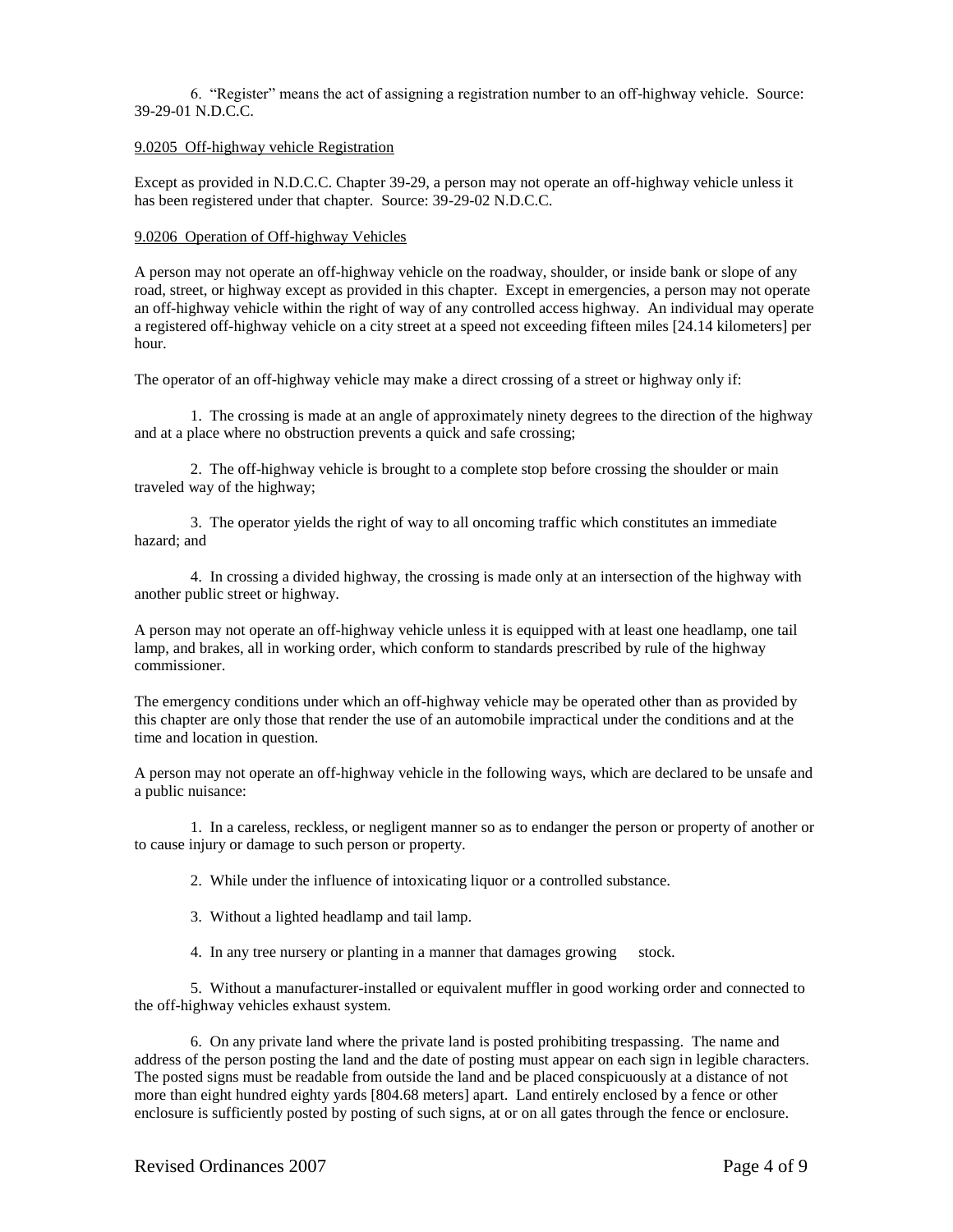Except as provided in section 39-29-10 of the North Dakota Century Code (City Section 9.0207), a person may not operate an off-highway vehicle without having in possession a valid driver's license or permit.

When an off-highway vehicle is operated within the right of way of any road, street, or highway, during times or conditions that warrant the use of lights by other motor vehicles, the off-highway vehicle must be operated in the same direction as the direction of other motor vehicles traveling on the side of the roadway immediately adjacent to the side of the right of way traveled by the off-highway vehicle.

A person may not operate an off-highway vehicle within the right of way of any highway while towing a sled, skid, or other vehicle, unless the object towed is connected to the off-highway vehicle by a hinged swivel and secure hitch.

A person under the age of eighteen years may not operate, ride, or otherwise be propelled on an off-highway vehicle unless the person wears a safety helmet meeting United States Department of Transportation standards.

An operator of an off-highway vehicle may not carry a passenger while operating the vehicle unless the offhighway vehicle is equipped and recommended by the manufacturer to carry a passenger and the passenger is carried as recommended by the manufacturer. Source: 39-29-09 N.D.C.C.

#### 9.0207 Operation by persons under age sixteen

Except as otherwise provided in this Article, a person under sixteen years of age who is not in possession of a valid operator's license or permit to operate an off-highway vehicle may not, except upon the lands of the person's parent or guardian, operate an off-highway vehicle. A person at least twelve years of age may operate an off-highway vehicle if the person has completed an off-highway vehicle safety training course prescribed by the director of the state parks and recreation department and has received the appropriate offhighway vehicle safety certificate issued by the commissioner. The failure of an operator to exhibit an offhighway vehicle safety certificate on demand to any official authorized to enforce this chapter is presumptive evidence that that person does not hold such a certificate. Source: 39-29-10 N.D.C.C.

### 9.0208 Penalty

The driver or registered owner of such vehicle violating the provisions of this Article shall be guilty of an infraction, and upon conviction thereof by a court of competent jurisdiction, shall be subject to a fine of not exceeding five hundred dollars (\$500.00) for each violation.

#### 9.0209 Snowmobiles

For the purpose of this section:

1. "Snowmobile" means a self-propelled vehicle designed for travel on snow, ice, or a natural terrain and steered by skis or runners

- 2. "Operate" means to ride in or on and control the operation of the snowmobile.
- 3. "Operator" means every person who operates or is in actual physical of a snowmobile.

4. "Owner" means a person, other than the lien holder, having the property in or title to a snowmobile and who is entitled to the use and possession thereof.

5. "Person" means and includes an individual, firm, partnership, corporation, trustee, association, estate and its agencies and subdivisions and any body of persons, whether incorporated or not, and with respect to acts prohibited or required herein shall include employees and licensees.

6. "Roadway" means that portion of a highway, street, boulevard, avenue or alley improved, designed or ordinarily used for vehicular travel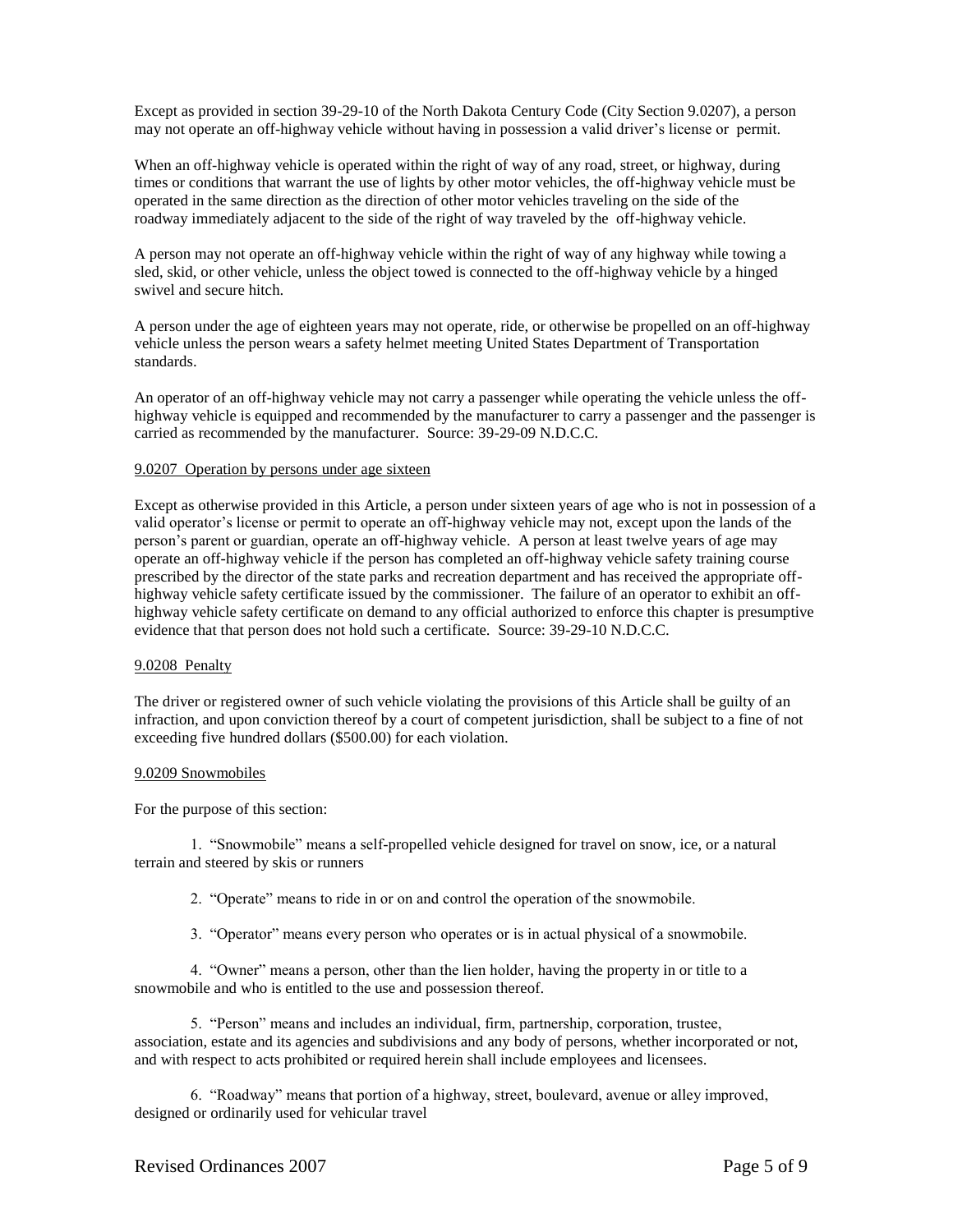7. "Street, highway, boulevard, avenue or alley" means the entire width between the boundary lines of the same.

It is unlawful for any person to drive or operate any snowmobile within the City of Cando. However the following exceptions shall apply to this chapter:

1. A law enforcement officer may operate a snowmobile for the purpose of enforcing this chapter.

2. In the event of an emergency the chief of police or his designate may authorize temporary use of a snowmobile within the city.

3. No person shall operate a snowmobile upon city streets, avenues, boulevards or alleys, except as necessary to go from his residence to outside the city limits and return thereto in a reasonable direct route, and then only subject to the following rules and regulations whereupon no person shall drive:

A. At a rate of speed greater than reasonable or proper under all the surrounding circumstances and in no event at a speed greater than fifteen miles and hour.

B. In a careless or reckless manner so as to endanger the person or property of another or to cause injury or damage to such person or property.

C. While under the influence of alcohol or a drug, as defined in section 39-24.1-01 of the North Dakota Century Code, or a combination thereof.

D. Without a lighted headlamp and tail lamp when required for safety, and brakes, all in good working order.

E. In any tree nursery or planting in a manner that damages or destroys growing tree or plants.

F. Without a manufacturer installed or equivalent muffler in good working order and connected to the exhaust system.

G. Operators of a snowmobile must yield right of way to all oncoming traffic that constitutes an immediate hazard.

H. Without observing all traffic signs, or controls, rules and regulations applying to motor vehicles when applicable to snowmobiles.

I. In any, City Park, golf course, or school grounds except when posted as open to snowmobiles and within hours permitted.

J. Operators of snowmobile must come to a complete stop before crossing an intersecting roadway, and must cross as close to 90 degrees as possible.

K. No person shall operate a snowmobile on any roadway except to cross the same or as far to the right as possible.

L.No person shall operate a snowmobile in any cemetery, on ND Highway 17 between the railroad tracks and US Highway 281, or on Main Street between the railroad track and 2nd avenue

M.Except as otherwise provided in this section, a person under sixteen years of age who is not in possession of a valid operator's license or permit to operate a snowmobile within the City of Cando, except upon lands of the person's parent or guardian thereof.

N. No person under the age of eighteen years may operate, ride, or otherwise be propelled on a snowmobile unless the person wears a safety helmet meeting United States DOT standards.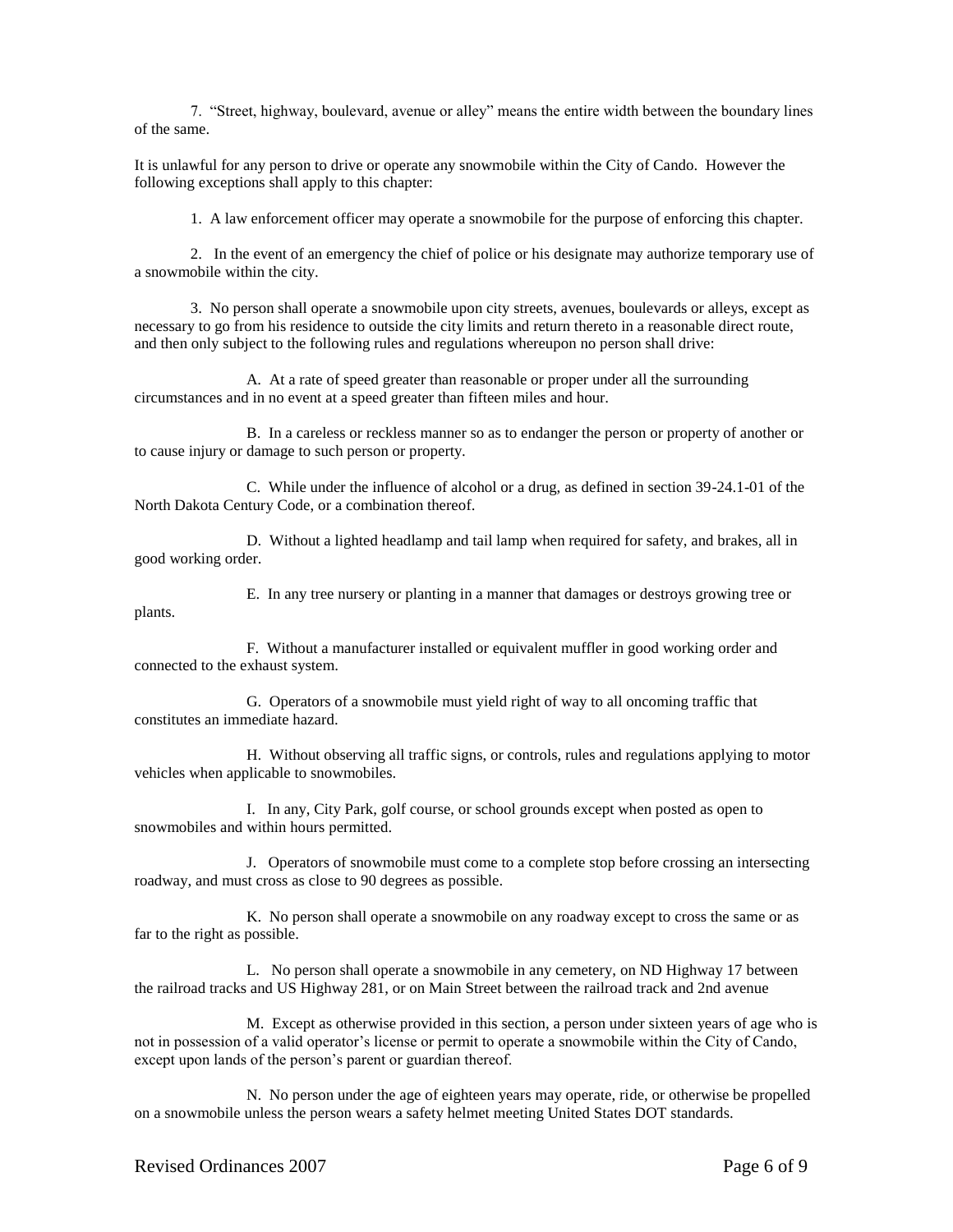# 9.0210 Parents or Guardian's Responsibility

Any parent, person or guardian who knowingly does himself operate or allows his or her child or ward to operate his or her snowmobile upon or over the city roadways in violation of this chapter shall be subject to the same fine and penalty as if that parent, person, or guardian violated this section himself or herself.

# 9.0211 Penalty

The driver or registered owner of such vehicle violating the provisions of this section shall be guilty of an infraction, and upon conviction thereof by a court of competent jurisdiction, shall be subject to a fine of not exceeding five hundred(\$500.00) for each violation.

# 9.0212 Driving without liability insurance prohibited

A person may not drive, or the owner may not cause or knowingly permit to be driven, a motor vehicle in the city with out a valid policy of liability insurance in effect in order to respond in damages for liability arising out of the ownership, maintenance, or use of that motor vehicle in the amount required by chapter 39-16.1 of the North Dakota Century Code.

Upon being stopped by a law enforcement officer for the purpose of enforcing or investigating the possible violation of an ordinance or state law or during the investigation of an accident, the person driving the motor vehicle shall provide to the officer upon request satisfactory evidence of the policy required under this section. If unable to comply with the request, that person may be charged with a violation of this section if that person fails to submit satisfactory evidence of the policy to the officer or the officer's agency within twenty days of the date of the request. If that person produces satisfactory evidence of a valid policy of liability insurance in effect at the time of the alleged violation of this section to the officer, the officer's agency, or a court, that person may not be convicted or assessed any administration fee for violation of this section.

Notwithstanding section 26.1-30-18 1 of the North Dakota Century Code, a person may be convicted for failure to have a valid policy of liability insurance in effect under this section if the time of acquisition of the policy was after the time of the alleged incidence of driving without liability insurance. If the time of acquisition of the policy comes into question, the driver or owner has the burden of establishing the time of acquisition.

If the driver is not an owner of the motor vehicle, the driver does not violate this section if the driver provides the court with evidence identifying the owner of the motor vehicle and describing circumstances under which the owner caused or permitted the driver to drive the motor vehicle.

# 9.0213 Penalty

Violation of this section is a class B misdemeanor and the sentence imposed must include a fine of at least one hundred fifty dollars (\$150.00), which may not be suspended. A person convicted for a second or subsequent violation of driving without liability insurance within an eighteen-month period must be fined at least three hundred dollars (\$300.00), which may not be suspended.

It shall be the Municipal Judge's decision to use the sentencing defined in Article 5 of Chapter 13 of the Revised Ordinances of the City of Cando.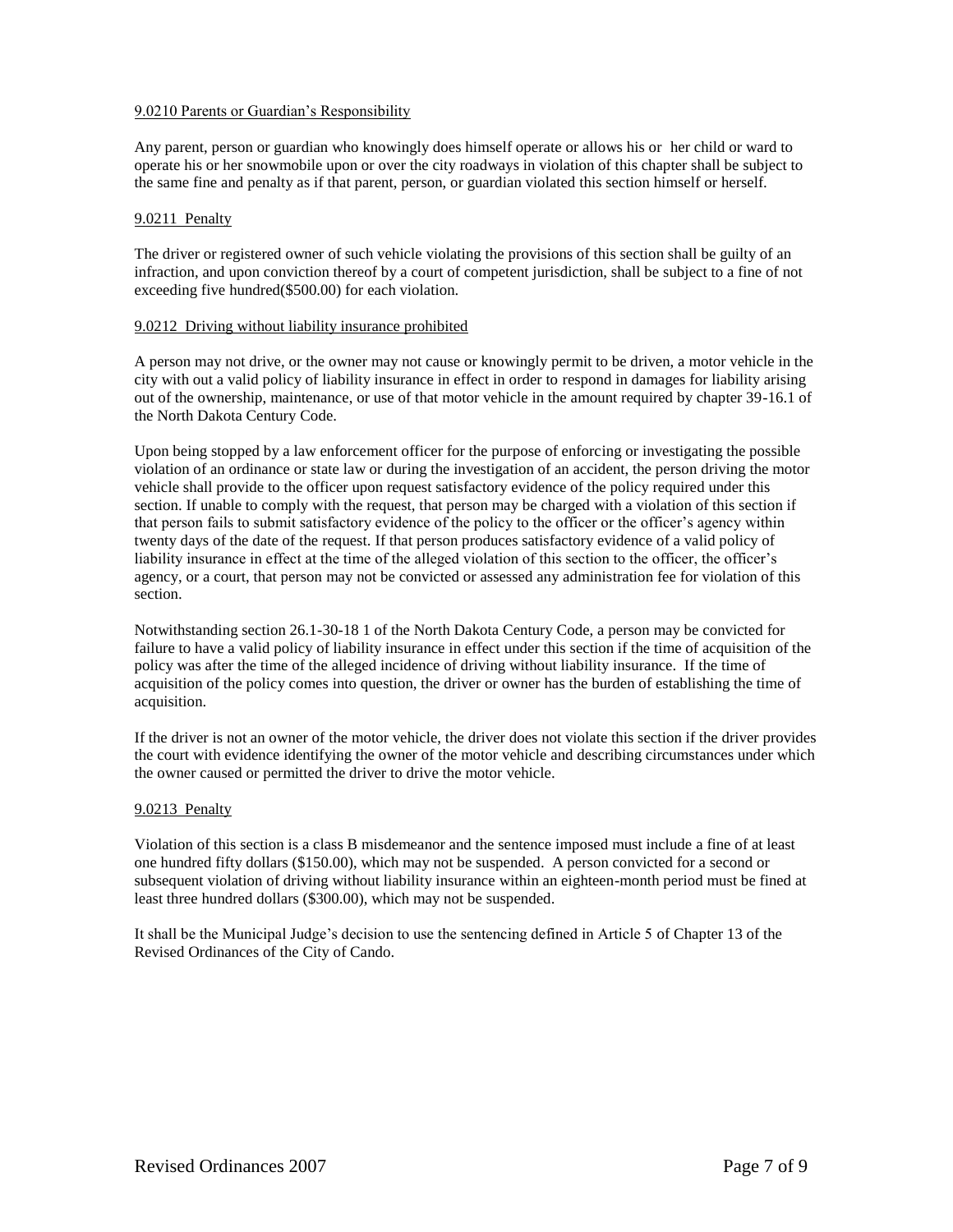# **ARTICLE 3 – Additional Parking Regulations**

# 9.0301 Definitions

For the purpose of this section:

1. "House car" or "motor home" means a motor vehicle which has been reconstructed or manufactured primarily for private use as a temporary or recreational dwelling and having at least four of the following permanently installed systems:

A. Cooking facilities

B. Icebox or mechanical refrigerator

C. Potable water supply including plumbing and a sink with faucet either self-contained or with connections for an external source, or both

D. Self-contained toilet or a toilet connected to a plumbing system with connection for external water disposal, or both

E. Heating or air-conditioning systems, or both, separate from the vehicle engine or the vehicle engine electrical system

2. "Travel trailer" means a vehicular unit mounted on wheels, designed to provide temporary living quarters for recreational, camping, or travel use, and of such size or weight as not to require a special highway movement permit when towed by a motorized vehicle.

3. "Semi-trailer" includes every vehicle of the trailer type so designed and used in conjunction with a truck or truck tractor that some part of its own weight and that of its own load rests upon or is carried by a truck or truck tractor, except that it does not include a "house trailer" or "travel trailer".

# 9.0302 Stopping – Parking – Over 72 Hours

It shall be unlawful for anyone to park or leave standing on any public street or highway in the City any motor vehicle, vehicle, recreational vehicle, trailer, motor home or travel trailer for a period longer than seventy-two (72) hours consecutively, provided this section shall not include any area where a shorter time is provided for parking.

### 9.0303 Loaded Commercial Vehicles Prohibited from Using Certain Streets

No person may operate any loaded commercial vehicle at any time upon any street or part of a street, except that such vehicles may be operated thereon for the purpose of delivering or picking up materials or merchandise and then only by entering such street at the intersection nearest the designation of the vehicle and proceeding thereon no farther than the nearest intersection thereafter. This restriction shall not apply to 15<sup>th</sup> Street and Elevator Road.

### 9.0304 Parking Prohibited – Truck Tractor/Semi-Trailer Combination

No person shall park any truck tractor/semi-trailer combination at any time on any street or part of a street within the city, except that such vehicles may be parked thereon for the purpose of delivering or picking up materials or merchandise and then only by entering such street at the intersection nearest the designation of the vehicle and proceeding thereon no farther than the nearest intersection thereafter. This restriction shall not apply to 15<sup>th</sup> Street and Elevator Road.